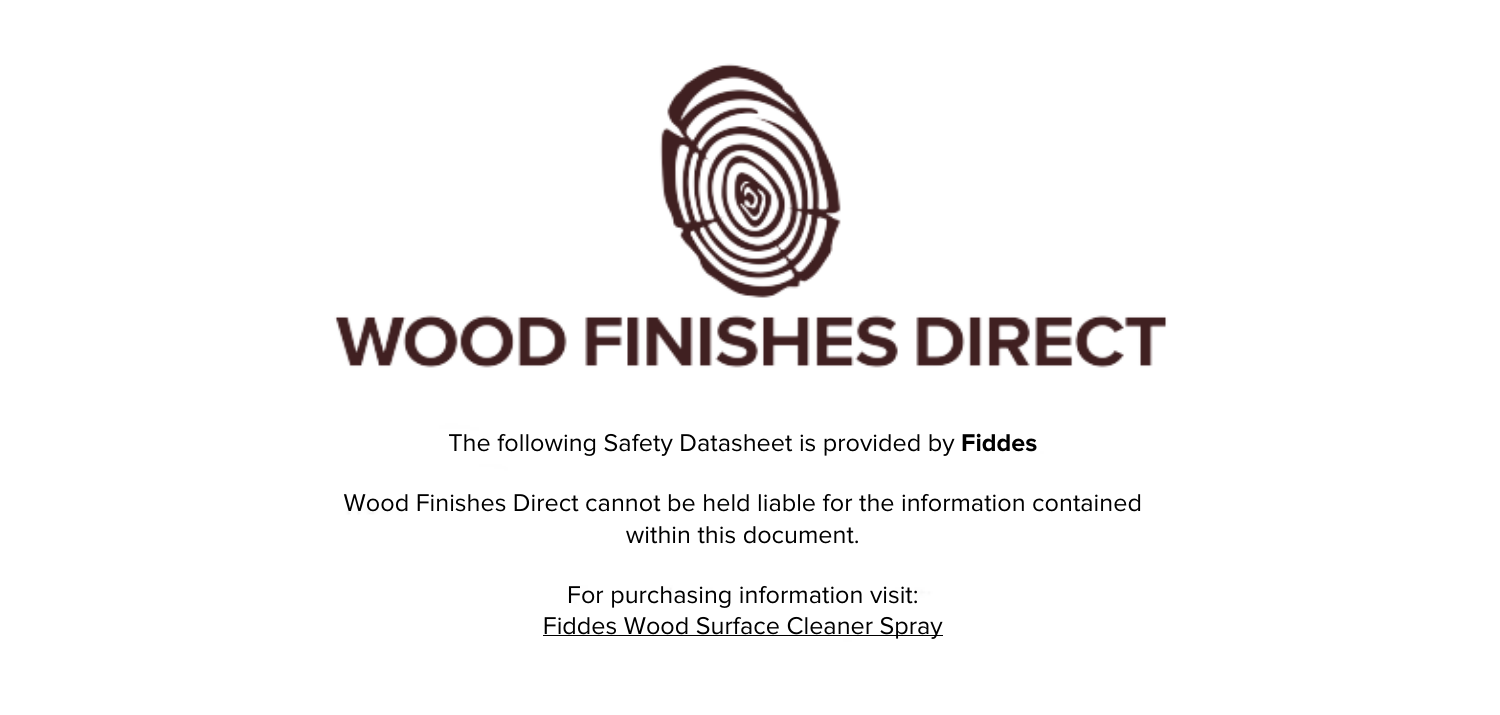

**SAFETY DATA SHEET** 

# **Fiddes Wood Surface Cleaner**

According to Regulation (EC) No 1907/2006, Annex II, as amended.Commission Regulation (EU) No 2015/830 of 28 May 2015.

| SECTION 1: Identification of the substance/mixture and of the company/undertaking |                                                                                                                                                                                                                                                                                                                                                                            |
|-----------------------------------------------------------------------------------|----------------------------------------------------------------------------------------------------------------------------------------------------------------------------------------------------------------------------------------------------------------------------------------------------------------------------------------------------------------------------|
| 1.1. Product identifier                                                           |                                                                                                                                                                                                                                                                                                                                                                            |
| <b>Product name</b>                                                               | <b>Fiddes Wood Surface Cleaner</b>                                                                                                                                                                                                                                                                                                                                         |
|                                                                                   | 1.2. Relevant identified uses of the substance or mixture and uses advised against                                                                                                                                                                                                                                                                                         |
| <b>Uses advised against</b>                                                       | No specific uses advised against are identified.                                                                                                                                                                                                                                                                                                                           |
| 1.3. Details of the supplier of the safety data sheet                             |                                                                                                                                                                                                                                                                                                                                                                            |
| <b>Supplier</b>                                                                   | Fiddes and son<br>Florence works, Brindley road, Cardiff. CF11 8TX<br>+44 (0) 2920 340323<br>+44 (0) 2920 343235<br>info@fiddes.co.uk                                                                                                                                                                                                                                      |
| 1.4. Emergency telephone number                                                   |                                                                                                                                                                                                                                                                                                                                                                            |
| <b>Emergency telephone</b>                                                        | Infotrac 1-352-323-3500                                                                                                                                                                                                                                                                                                                                                    |
| National emergency telephone 02920 340323<br>number                               |                                                                                                                                                                                                                                                                                                                                                                            |
| <b>SECTION 2: Hazards identification</b>                                          |                                                                                                                                                                                                                                                                                                                                                                            |
| 2.1. Classification of the substance or mixture                                   |                                                                                                                                                                                                                                                                                                                                                                            |
| Classification (EC 1272/2008)                                                     |                                                                                                                                                                                                                                                                                                                                                                            |
| <b>Physical hazards</b>                                                           | Not Classified                                                                                                                                                                                                                                                                                                                                                             |
| <b>Health hazards</b>                                                             | Eye Irrit. 2 - H319                                                                                                                                                                                                                                                                                                                                                        |
| <b>Environmental hazards</b>                                                      | Not Classified                                                                                                                                                                                                                                                                                                                                                             |
| 2.2. Label elements                                                               |                                                                                                                                                                                                                                                                                                                                                                            |
| Pictogram                                                                         |                                                                                                                                                                                                                                                                                                                                                                            |
|                                                                                   |                                                                                                                                                                                                                                                                                                                                                                            |
| Signal word                                                                       | Warning                                                                                                                                                                                                                                                                                                                                                                    |
| <b>Hazard statements</b>                                                          | H319 Causes serious eye irritation.                                                                                                                                                                                                                                                                                                                                        |
| <b>Precautionary statements</b>                                                   | P264 Wash contaminated skin thoroughly after handling.<br>P280 Wear protective gloves/ protective clothing/ eye protection/ face protection.<br>P305+P351+P338 IF IN EYES: Rinse cautiously with water for several minutes. Remove<br>contact lenses, if present and easy to do. Continue rinsing.<br>P337+P313 If eye irritation persists: Get medical advice/ attention. |

2.3. Other hazards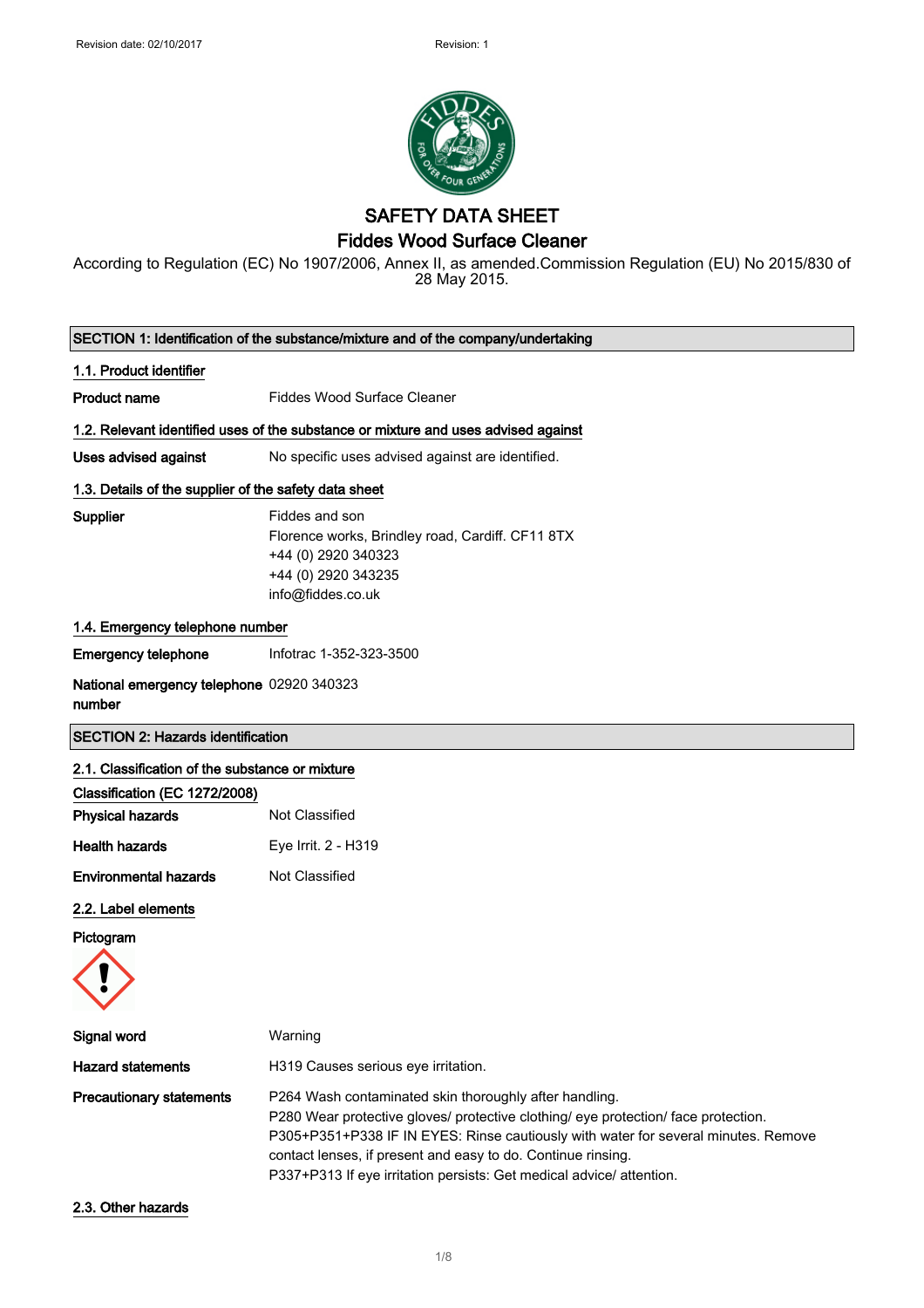This product does not contain any substances classified as PBT or vPvB.

| <b>SECTION 3: Composition/information on ingredients</b>   |                                                                                                                                                                                                                        |
|------------------------------------------------------------|------------------------------------------------------------------------------------------------------------------------------------------------------------------------------------------------------------------------|
| 3.2. Mixtures                                              |                                                                                                                                                                                                                        |
| ethanol                                                    | 10-30%                                                                                                                                                                                                                 |
| CAS number: 64-17-5                                        | EC number: 200-578-6                                                                                                                                                                                                   |
| Classification                                             |                                                                                                                                                                                                                        |
| Flam. Liq. 2 - H225                                        |                                                                                                                                                                                                                        |
| Eye Irrit. 2 - H319                                        |                                                                                                                                                                                                                        |
|                                                            | The Full Text for all R-Phrases and Hazard Statements are Displayed in Section 16.                                                                                                                                     |
| <b>SECTION 4: First aid measures</b>                       |                                                                                                                                                                                                                        |
| 4.1. Description of first aid measures                     |                                                                                                                                                                                                                        |
| <b>General information</b>                                 | Get medical attention if any discomfort continues. Show this Safety Data Sheet to the medical<br>personnel.                                                                                                            |
| Inhalation                                                 | Move affected person to fresh air and keep warm and at rest in a position comfortable for<br>breathing. Loosen tight clothing such as collar, tie or belt. Get medical attention if symptoms<br>are severe or persist. |
| Ingestion                                                  | Rinse mouth thoroughly with water. Get medical advice/attention if you feel unwell. Do not<br>induce vomiting unless under the direction of medical personnel.                                                         |
| <b>Skin contact</b>                                        | Rinse with water.                                                                                                                                                                                                      |
| Eye contact                                                | Rinse with water. Do not rub eye. Remove any contact lenses and open eyelids wide apart.<br>Get medical attention if any discomfort continues.                                                                         |
| <b>Protection of first aiders</b>                          | First aid personnel should wear appropriate protective equipment during any rescue.                                                                                                                                    |
|                                                            | 4.2. Most important symptoms and effects, both acute and delayed                                                                                                                                                       |
| <b>General information</b>                                 | The severity of the symptoms described will vary dependent on the concentration and the<br>length of exposure.                                                                                                         |
| Inhalation                                                 | No specific symptoms known.                                                                                                                                                                                            |
| Ingestion                                                  | No specific symptoms known.                                                                                                                                                                                            |
| Skin contact                                               | No specific symptoms known.                                                                                                                                                                                            |
| Eye contact                                                | Irritating to eyes.                                                                                                                                                                                                    |
|                                                            | 4.3. Indication of any immediate medical attention and special treatment needed                                                                                                                                        |
| Notes for the doctor                                       | Treat symptomatically.                                                                                                                                                                                                 |
| <b>SECTION 5: Firefighting measures</b>                    |                                                                                                                                                                                                                        |
| 5.1. Extinguishing media                                   |                                                                                                                                                                                                                        |
| Suitable extinguishing media                               | The product is not flammable. Extinguish with alcohol-resistant foam, carbon dioxide, dry<br>powder or water fog. Use fire-extinguishing media suitable for the surrounding fire.                                      |
| Unsuitable extinguishing<br>media                          | Do not use water jet as an extinguisher, as this will spread the fire.                                                                                                                                                 |
| 5.2. Special hazards arising from the substance or mixture |                                                                                                                                                                                                                        |
| Specific hazards                                           | Containers can burst violently or explode when heated, due to excessive pressure build-up.                                                                                                                             |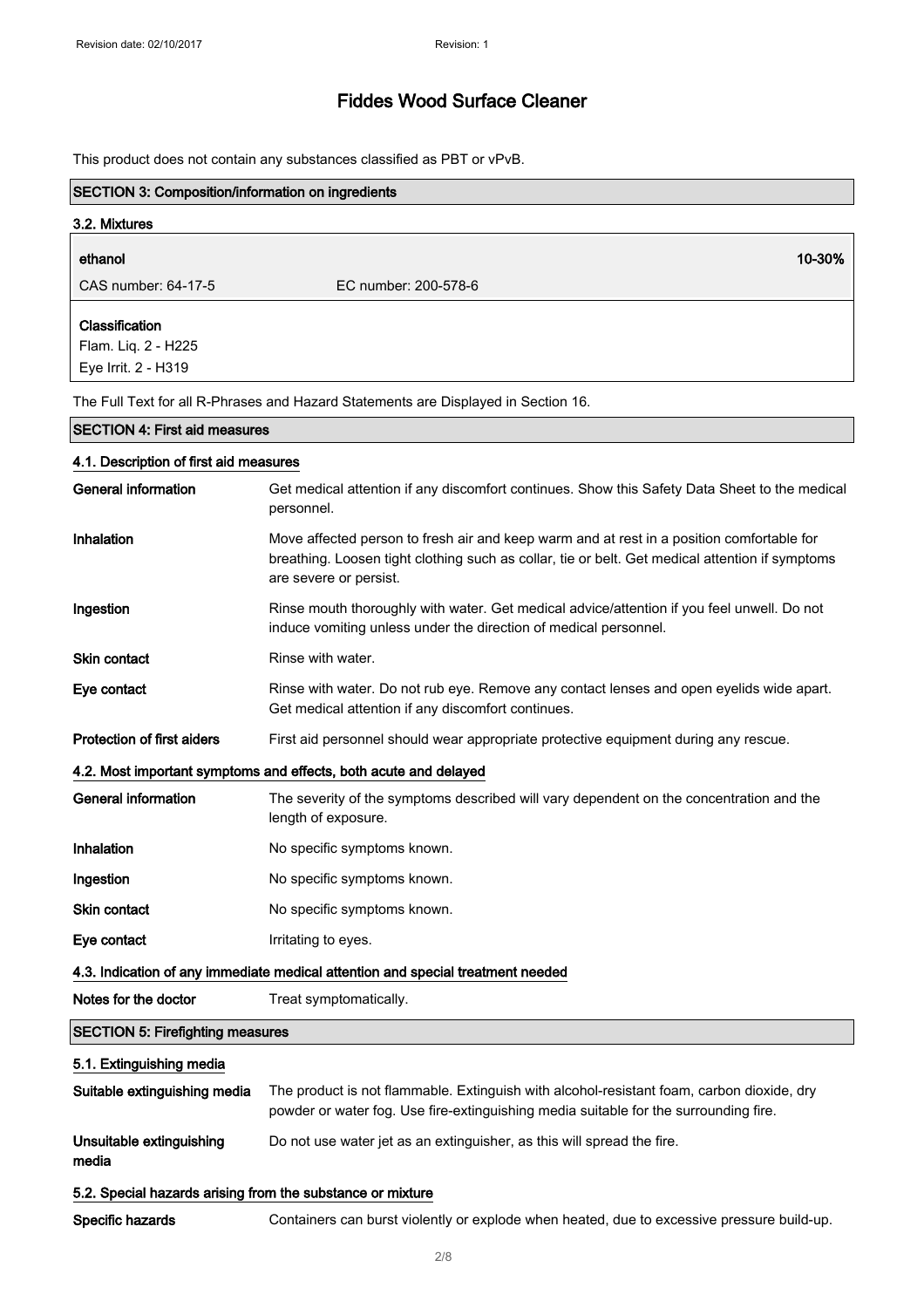| <b>Hazardous combustion</b><br>products                   | Thermal decomposition or combustion products may include the following substances:<br>Harmful gases or vapours.                                                                                                                                                                                                                                                                                                                                                                                                                                                                                                                                                                |
|-----------------------------------------------------------|--------------------------------------------------------------------------------------------------------------------------------------------------------------------------------------------------------------------------------------------------------------------------------------------------------------------------------------------------------------------------------------------------------------------------------------------------------------------------------------------------------------------------------------------------------------------------------------------------------------------------------------------------------------------------------|
| 5.3. Advice for firefighters                              |                                                                                                                                                                                                                                                                                                                                                                                                                                                                                                                                                                                                                                                                                |
| Protective actions during<br>firefighting                 | Avoid breathing fire gases or vapours. Evacuate area. Cool containers exposed to heat with<br>water spray and remove them from the fire area if it can be done without risk. Cool containers<br>exposed to flames with water until well after the fire is out. If a leak or spill has not ignited, use<br>water spray to disperse vapours and protect men stopping the leak. Control run-off water by<br>containing and keeping it out of sewers and watercourses. If risk of water pollution occurs,<br>notify appropriate authorities.                                                                                                                                       |
| Special protective equipment<br>for firefighters          | Wear positive-pressure self-contained breathing apparatus (SCBA) and appropriate protective<br>clothing. Firefighter's clothing conforming to European standard EN469 (including helmets,<br>protective boots and gloves) will provide a basic level of protection for chemical incidents.                                                                                                                                                                                                                                                                                                                                                                                     |
| <b>SECTION 6: Accidental release measures</b>             |                                                                                                                                                                                                                                                                                                                                                                                                                                                                                                                                                                                                                                                                                |
|                                                           | 6.1. Personal precautions, protective equipment and emergency procedures                                                                                                                                                                                                                                                                                                                                                                                                                                                                                                                                                                                                       |
| Personal precautions                                      | Wear protective clothing as described in Section 8 of this safety data sheet. No action shall be<br>taken without appropriate training or involving any personal risk. Do not touch or walk into<br>spilled material.                                                                                                                                                                                                                                                                                                                                                                                                                                                          |
| 6.2. Environmental precautions                            |                                                                                                                                                                                                                                                                                                                                                                                                                                                                                                                                                                                                                                                                                |
| <b>Environmental precautions</b>                          | Avoid discharge into drains or watercourses or onto the ground.                                                                                                                                                                                                                                                                                                                                                                                                                                                                                                                                                                                                                |
| 6.3. Methods and material for containment and cleaning up |                                                                                                                                                                                                                                                                                                                                                                                                                                                                                                                                                                                                                                                                                |
| Methods for cleaning up                                   | Wear protective clothing as described in Section 8 of this safety data sheet. Clear up spills<br>immediately and dispose of waste safely. Small Spillages: Collect spillage. Large Spillages:<br>Absorb spillage with non-combustible, absorbent material. The contaminated absorbent may<br>pose the same hazard as the spilled material. Collect and place in suitable waste disposal<br>containers and seal securely. Label the containers containing waste and contaminated<br>materials and remove from the area as soon as possible. Flush contaminated area with plenty<br>of water. Wash thoroughly after dealing with a spillage. For waste disposal, see Section 13. |
| 6.4. Reference to other sections                          |                                                                                                                                                                                                                                                                                                                                                                                                                                                                                                                                                                                                                                                                                |
| Reference to other sections                               | For personal protection, see Section 8. See Section 11 for additional information on health<br>hazards. See Section 12 for additional information on ecological hazards. For waste disposal,<br>see Section 13.                                                                                                                                                                                                                                                                                                                                                                                                                                                                |
| <b>SECTION 7: Handling and storage</b>                    |                                                                                                                                                                                                                                                                                                                                                                                                                                                                                                                                                                                                                                                                                |
| 7.1. Precautions for safe handling                        |                                                                                                                                                                                                                                                                                                                                                                                                                                                                                                                                                                                                                                                                                |
| <b>Usage precautions</b>                                  | Read and follow manufacturer's recommendations. Wear protective clothing as described in<br>Section 8 of this safety data sheet. Keep away from food, drink and animal feeding stuffs.<br>Handle all packages and containers carefully to minimise spills. Keep container tightly sealed<br>when not in use. Avoid the formation of mists.                                                                                                                                                                                                                                                                                                                                     |
| Advice on general<br>occupational hygiene                 | Wash promptly if skin becomes contaminated. Take off contaminated clothing. Wash<br>contaminated clothing before reuse.                                                                                                                                                                                                                                                                                                                                                                                                                                                                                                                                                        |
|                                                           | 7.2. Conditions for safe storage, including any incompatibilities                                                                                                                                                                                                                                                                                                                                                                                                                                                                                                                                                                                                              |
| <b>Storage precautions</b>                                | Store away from incompatible materials (see Section 10). Keep only in the original container.<br>Keep container tightly closed, in a cool, well ventilated place. Keep containers upright. Protect<br>containers from damage.                                                                                                                                                                                                                                                                                                                                                                                                                                                  |
| Storage class                                             | Chemical storage.                                                                                                                                                                                                                                                                                                                                                                                                                                                                                                                                                                                                                                                              |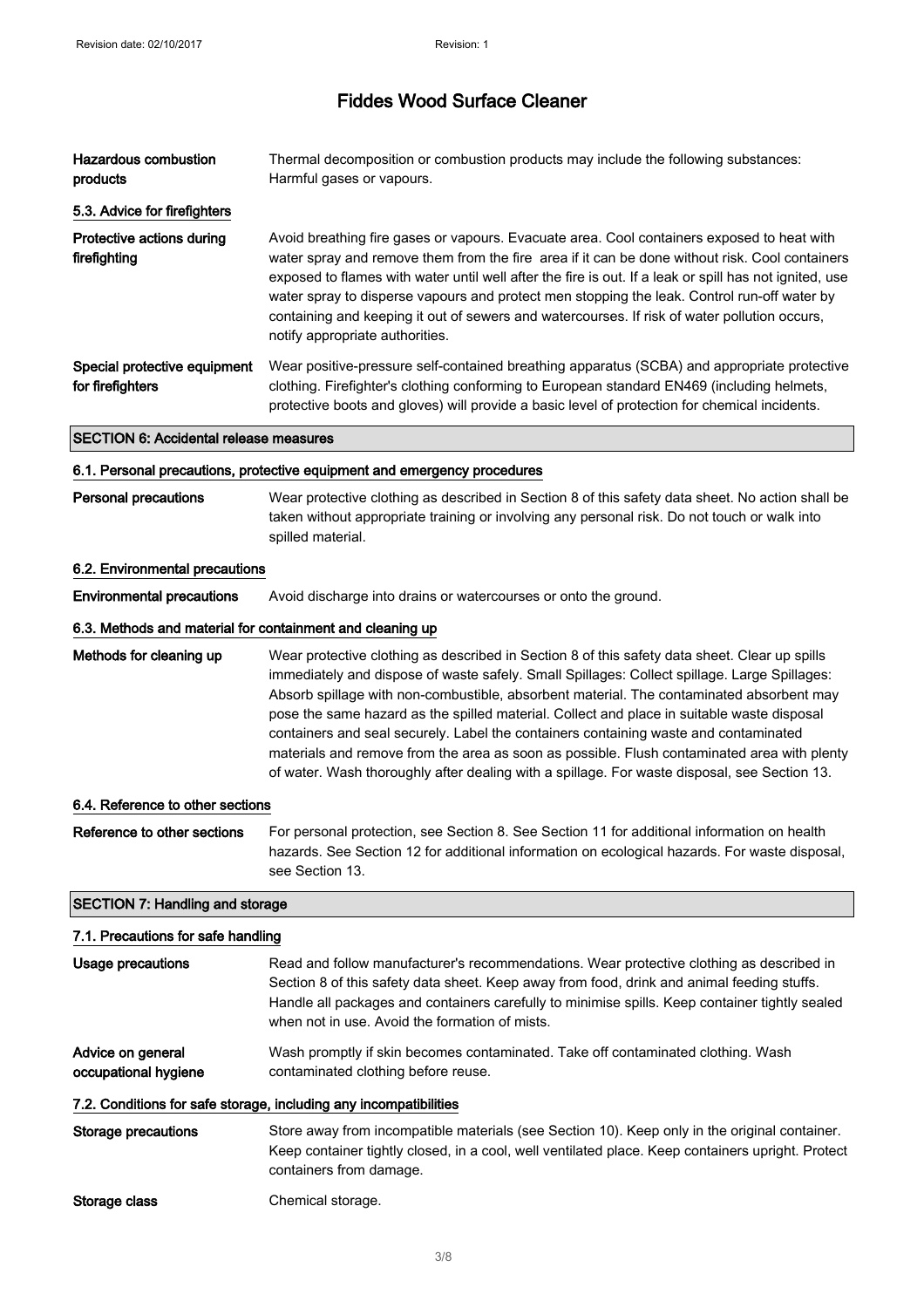### 7.3. Specific end use(s)

Specific end use(s)

The identified uses for this product are detailed in Section 1.2.

# SECTION 8: Exposure Controls/personal protection

### 8.1. Control parameters

### Occupational exposure limits

#### ethanol

Long-term exposure limit (8-hour TWA): WEL 1000 ppm 1920 mg/m<sup>3</sup> WEL = Workplace Exposure Limit

### 8.2. Exposure controls

### Protective equipment



| Appropriate engineering<br>controls       | Provide adequate ventilation. Observe any occupational exposure limits for the product or<br>ingredients.                                                                                                                                                                                                                                                                                                                                                                                                       |
|-------------------------------------------|-----------------------------------------------------------------------------------------------------------------------------------------------------------------------------------------------------------------------------------------------------------------------------------------------------------------------------------------------------------------------------------------------------------------------------------------------------------------------------------------------------------------|
| Eye/face protection                       | Wear tight-fitting, chemical splash goggles or face shield. If inhalation hazards exist, a full-<br>face respirator may be required instead.                                                                                                                                                                                                                                                                                                                                                                    |
| Hand protection                           | No specific hand protection recommended.                                                                                                                                                                                                                                                                                                                                                                                                                                                                        |
| Other skin and body<br>protection         | Wear appropriate clothing to prevent repeated or prolonged skin contact.                                                                                                                                                                                                                                                                                                                                                                                                                                        |
| Hygiene measures                          | Wash after use and before eating, smoking and using the toilet. Do not eat, drink or smoke<br>when using this product.                                                                                                                                                                                                                                                                                                                                                                                          |
| Respiratory protection                    | Ensure all respiratory protective equipment is suitable for its intended use and is 'CE'-marked.<br>Check that the respirator fits tightly and the filter is changed regularly. Gas and combination<br>filter cartridges should comply with European Standard EN14387. Full face mask respirators<br>with replaceable filter cartridges should comply with European Standard EN136. Half mask<br>and quarter mask respirators with replaceable filter cartridges should comply with European<br>Standard EN140. |
| <b>Environmental exposure</b><br>controls | Keep container tightly sealed when not in use.                                                                                                                                                                                                                                                                                                                                                                                                                                                                  |

#### **SECTION 9: Physical and Chemical Properties**

### 9.1. Information on basic physical and chemical properties

| Appearance                                  | Liquid.                   |
|---------------------------------------------|---------------------------|
| Colour                                      | Colourless.               |
| Odour                                       | Mild.                     |
| <b>Melting point</b>                        | No information available. |
| Initial boiling point and range             | No information available. |
| Flash point                                 | Not determined.           |
| 9.2. Other information                      |                           |
| <b>SECTION 10: Stability and reactivity</b> |                           |

### 10.1. Reactivity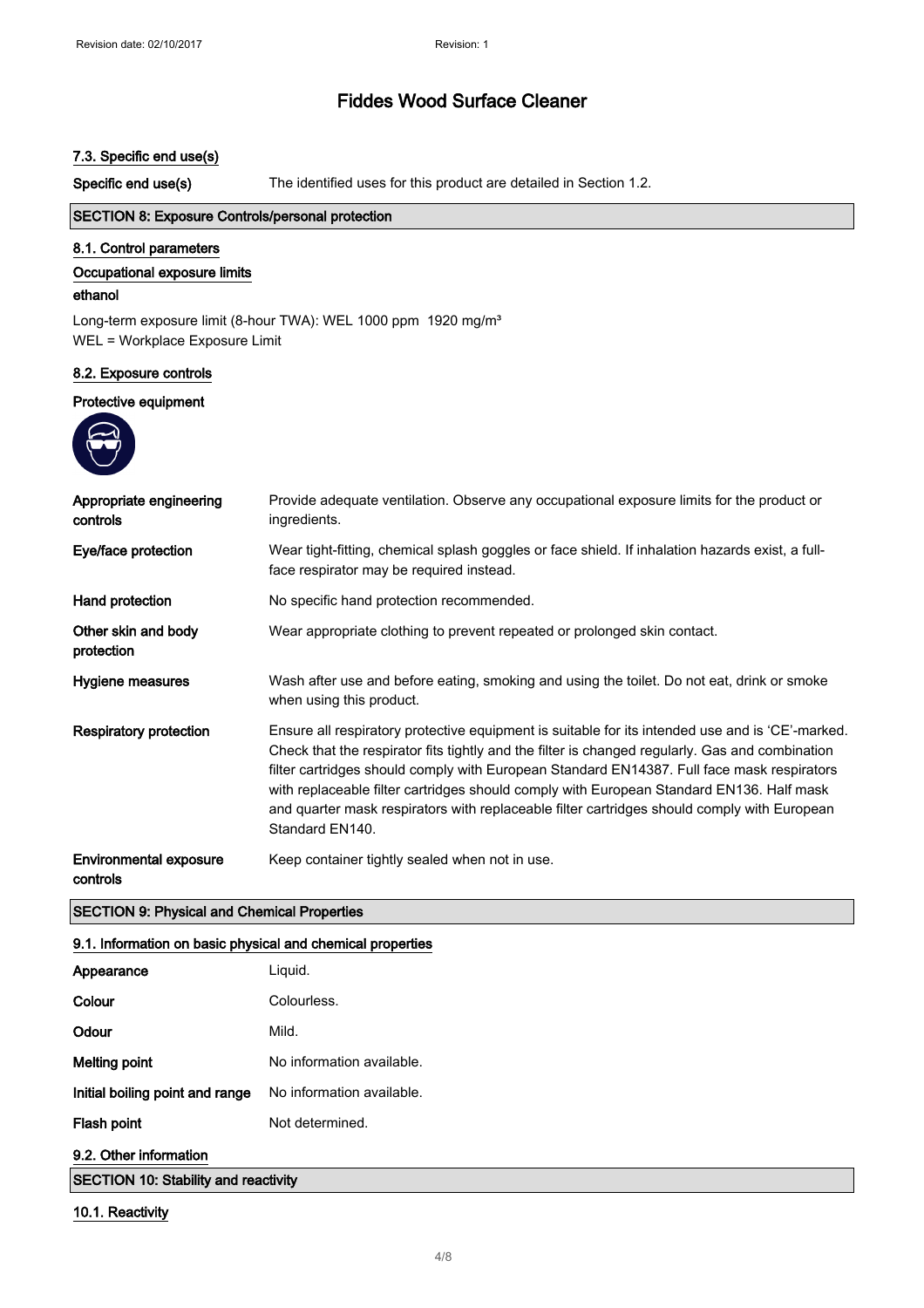| <b>Reactivity</b>                            | See the other subsections of this section for further details.                                                                                                          |
|----------------------------------------------|-------------------------------------------------------------------------------------------------------------------------------------------------------------------------|
| 10.2. Chemical stability                     |                                                                                                                                                                         |
| <b>Stability</b>                             | Stable at normal ambient temperatures and when used as recommended. Stable under the<br>prescribed storage conditions.                                                  |
| 10.3. Possibility of hazardous reactions     |                                                                                                                                                                         |
| Possibility of hazardous<br>reactions        | No potentially hazardous reactions known.                                                                                                                               |
| 10.4. Conditions to avoid                    |                                                                                                                                                                         |
| <b>Conditions to avoid</b>                   | There are no known conditions that are likely to result in a hazardous situation.                                                                                       |
| 10.5. Incompatible materials                 |                                                                                                                                                                         |
| <b>Materials to avoid</b>                    | No specific material or group of materials is likely to react with the product to produce a<br>hazardous situation.                                                     |
| 10.6. Hazardous decomposition products       |                                                                                                                                                                         |
| Hazardous decomposition<br>products          | Does not decompose when used and stored as recommended. Thermal decomposition or<br>combustion products may include the following substances: Harmful gases or vapours. |
| <b>SECTION 11: Toxicological information</b> |                                                                                                                                                                         |
| 11.1. Information on toxicological effects   |                                                                                                                                                                         |
| Acute toxicity - oral                        |                                                                                                                                                                         |
| Notes (oral LD <sub>50</sub> )               | Based on available data the classification criteria are not met.                                                                                                        |
| Acute toxicity - dermal                      |                                                                                                                                                                         |
| Notes (dermal LD <sub>50</sub> )             | Based on available data the classification criteria are not met.                                                                                                        |
| Acute toxicity - inhalation                  |                                                                                                                                                                         |
| Notes (inhalation LC <sub>50</sub> )         | Based on available data the classification criteria are not met.                                                                                                        |
| Skin corrosion/irritation                    |                                                                                                                                                                         |
| Animal data                                  | Based on available data the classification criteria are not met.                                                                                                        |
| Serious eye damage/irritation                |                                                                                                                                                                         |
| Serious eye damage/irritation                | Causes serious eye irritation.                                                                                                                                          |
| <b>Respiratory sensitisation</b>             |                                                                                                                                                                         |
| <b>Respiratory sensitisation</b>             | Based on available data the classification criteria are not met.                                                                                                        |
| <b>Skin sensitisation</b>                    |                                                                                                                                                                         |
| <b>Skin sensitisation</b>                    | Based on available data the classification criteria are not met.                                                                                                        |
| Germ cell mutagenicity                       |                                                                                                                                                                         |
| Genotoxicity - in vitro                      | Based on available data the classification criteria are not met.                                                                                                        |
| Carcinogenicity                              |                                                                                                                                                                         |
| Carcinogenicity                              | Based on available data the classification criteria are not met.                                                                                                        |
| <b>IARC</b> carcinogenicity                  | Contains a substance/a group of substances which may cause cancer. IARC Group 1<br>Carcinogenic to humans.                                                              |
| Reproductive toxicity                        |                                                                                                                                                                         |
| Reproductive toxicity - fertility            | Based on available data the classification criteria are not met.                                                                                                        |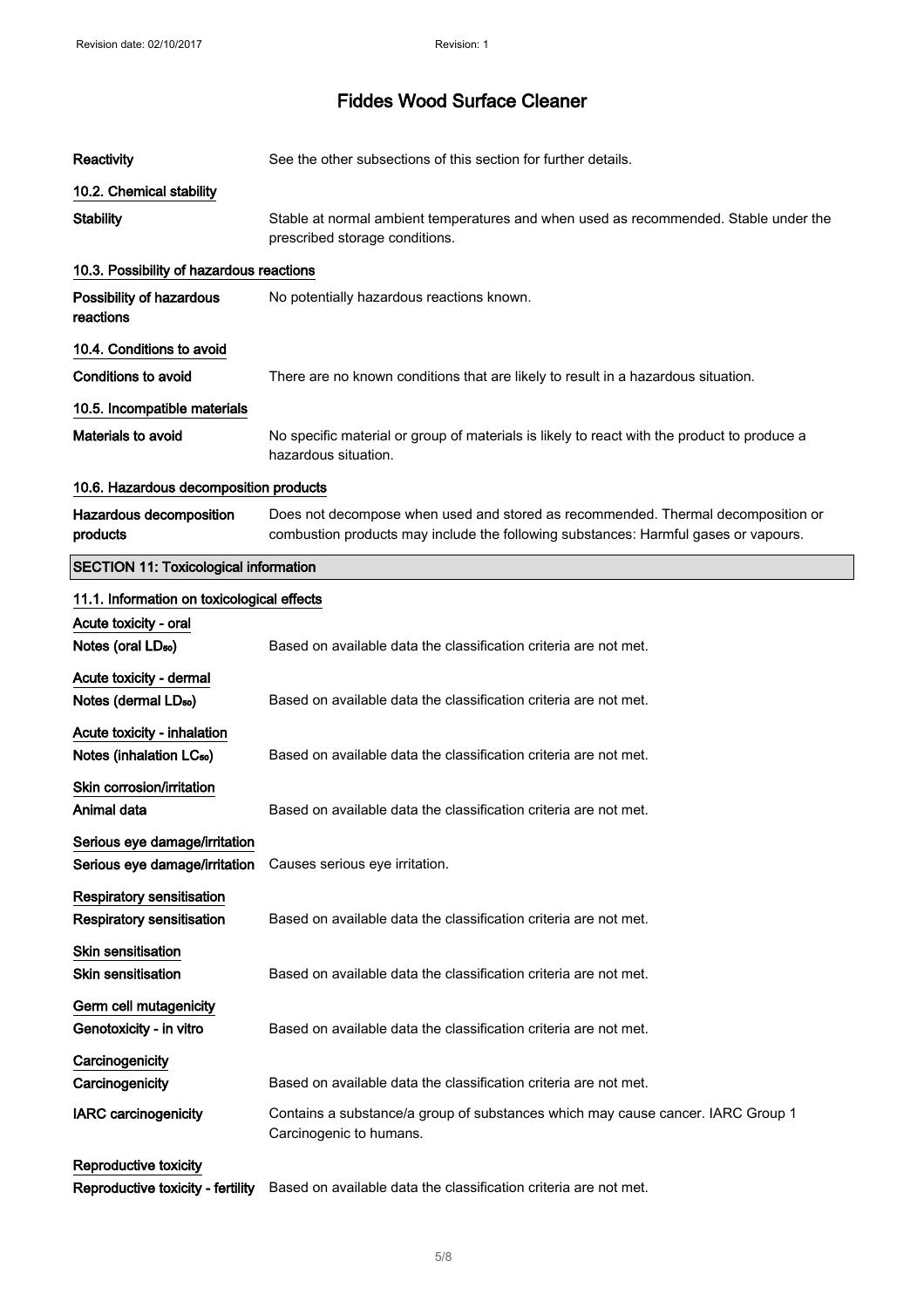| Reproductive toxicity -<br>development             | Based on available data the classification criteria are not met.                                                                   |
|----------------------------------------------------|------------------------------------------------------------------------------------------------------------------------------------|
| Specific target organ toxicity - single exposure   |                                                                                                                                    |
| STOT - single exposure                             | Not classified as a specific target organ toxicant after a single exposure.                                                        |
| Specific target organ toxicity - repeated exposure |                                                                                                                                    |
| STOT - repeated exposure                           | Not classified as a specific target organ toxicant after repeated exposure.                                                        |
| Aspiration hazard                                  |                                                                                                                                    |
| <b>Aspiration hazard</b>                           | Based on available data the classification criteria are not met.                                                                   |
|                                                    |                                                                                                                                    |
| <b>General information</b>                         | The severity of the symptoms described will vary dependent on the concentration and the<br>length of exposure.                     |
| Inhalation                                         | No specific symptoms known.                                                                                                        |
| Ingestion                                          | No specific symptoms known.                                                                                                        |
| Skin contact                                       | No specific symptoms known.                                                                                                        |
| Eye contact                                        | Irritating to eyes.                                                                                                                |
| Route of entry                                     | Ingestion Inhalation Skin and/or eye contact                                                                                       |
| <b>Target organs</b>                               | No specific target organs known.                                                                                                   |
| <b>SECTION 12: Ecological Information</b>          |                                                                                                                                    |
| Ecotoxicity                                        | Not regarded as dangerous for the environment. However, large or frequent spills may have<br>hazardous effects on the environment. |
| 12.1. Toxicity                                     |                                                                                                                                    |
| <b>Toxicity</b>                                    | Based on available data the classification criteria are not met.                                                                   |
| 12.2. Persistence and degradability                |                                                                                                                                    |
|                                                    | Persistence and degradability The degradability of the product is not known.                                                       |
| 12.3. Bioaccumulative potential                    |                                                                                                                                    |
| <b>Bioaccumulative potential</b>                   | No data available on bioaccumulation.                                                                                              |
| 12.4. Mobility in soil                             |                                                                                                                                    |
| <b>Mobility</b>                                    | No data available.                                                                                                                 |
| 12.5. Results of PBT and vPvB assessment           |                                                                                                                                    |
| 12.6. Other adverse effects                        |                                                                                                                                    |
| Other adverse effects                              | None known.                                                                                                                        |
| <b>SECTION 13: Disposal considerations</b>         |                                                                                                                                    |
| 13.1. Waste treatment methods                      |                                                                                                                                    |
| <b>General information</b>                         | The generation of waste should be minimised or avoided wherever possible. Reuse or recycle                                         |

products wherever possible. This material and its container must be disposed of in a safe way. When handling waste, the safety precautions applying to handling of the product should be considered. Care should be taken when handling emptied containers that have not been thoroughly cleaned or rinsed out. Empty containers or liners may retain some product residues and hence be potentially hazardous.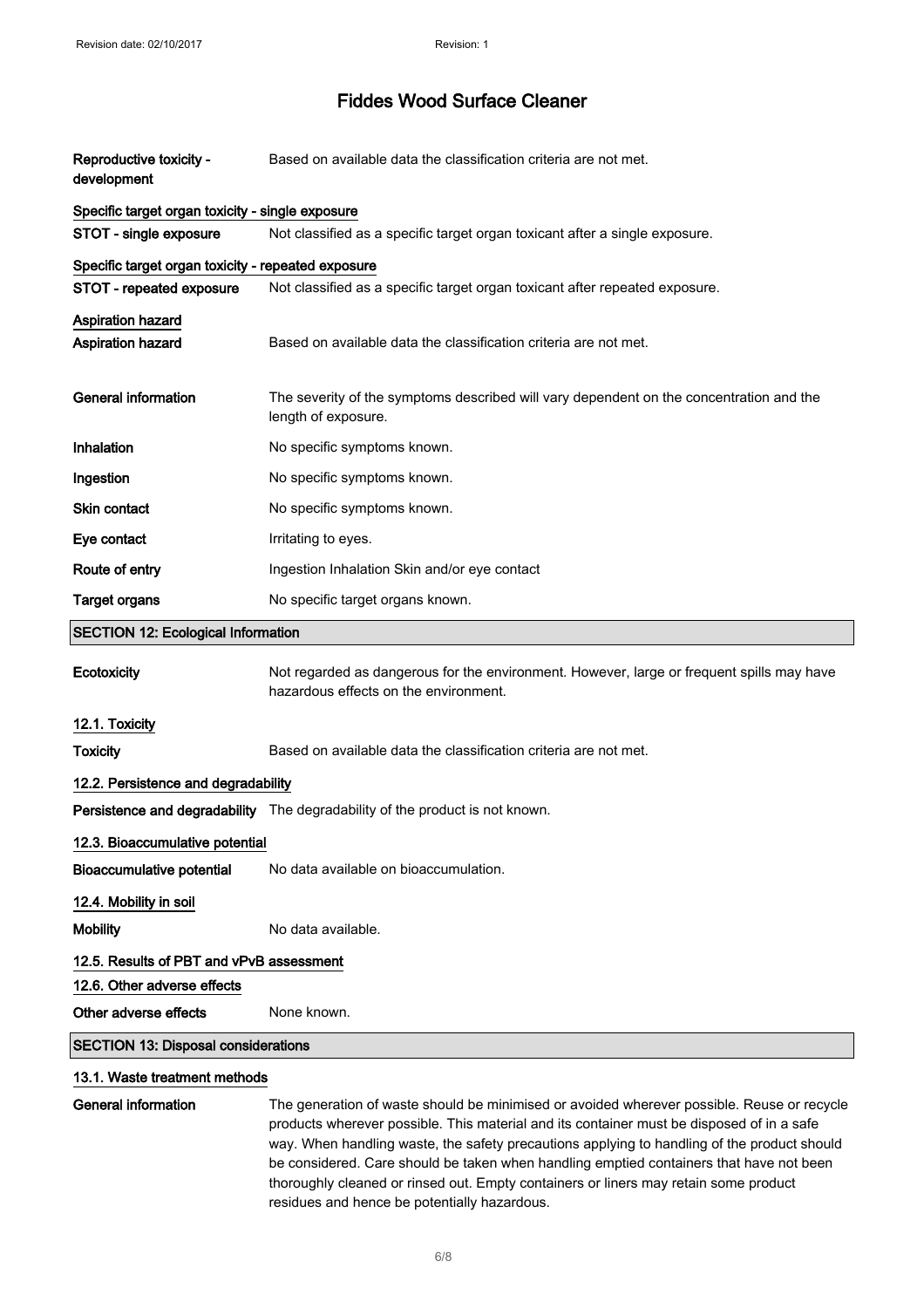**Disposal methods** Do not empty into drains.

## **SECTION 14: Transport information**

General

The product is not covered by international regulations on the transport of dangerous goods (IMDG, IATA, ADR/RID).

# 14.1. UN number

Not applicable.

### 14.2. UN proper shipping name

Not applicable.

### 14.3. Transport hazard class(es)

No transport warning sign required.

### 14.4. Packing group

Not applicable.

### 14.5. Environmental hazards

Environmentally hazardous substance/marine pollutant No.

### 14.6. Special precautions for user

Not applicable.

### 14.7. Transport in bulk according to Annex II of MARPOL and the IBC Code

Transport in bulk according to Not applicable. Annex II of MARPOL 73/78 and the IBC Code

## SECTION 15: Regulatory information

|                             | 15.1. Safety, health and environmental regulations/legislation specific for the substance or mixture |
|-----------------------------|------------------------------------------------------------------------------------------------------|
| <b>National regulations</b> | Health and Safety at Work etc. Act 1974 (as amended).                                                |
|                             | The Carriage of Dangerous Goods and Use of Transportable Pressure Equipment                          |
|                             | Regulations 2009 (SI 2009 No. 1348) (as amended) ["CDG 2009"].                                       |
|                             | EH40/2005 Workplace exposure limits.                                                                 |
| EU legislation              | Regulation (EC) No 1907/2006 of the European Parliament and of the Council of 18                     |
|                             | December 2006 concerning the Registration, Evaluation, Authorisation and Restriction of              |
|                             | Chemicals (REACH) (as amended).                                                                      |
|                             | Commission Regulation (EU) No 2015/830 of 28 May 2015.                                               |
|                             | Regulation (EC) No 1272/2008 of the European Parliament and of the Council of 16                     |
|                             | December 2008 on classification, labelling and packaging of substances and mixtures (as              |
|                             | amended).                                                                                            |

### 15.2. Chemical safety assessment

No chemical safety assessment has been carried out.

## Inventories

### **EU - EINECS/ELINCS**

None of the ingredients are listed or exempt.

SECTION 16: Other information